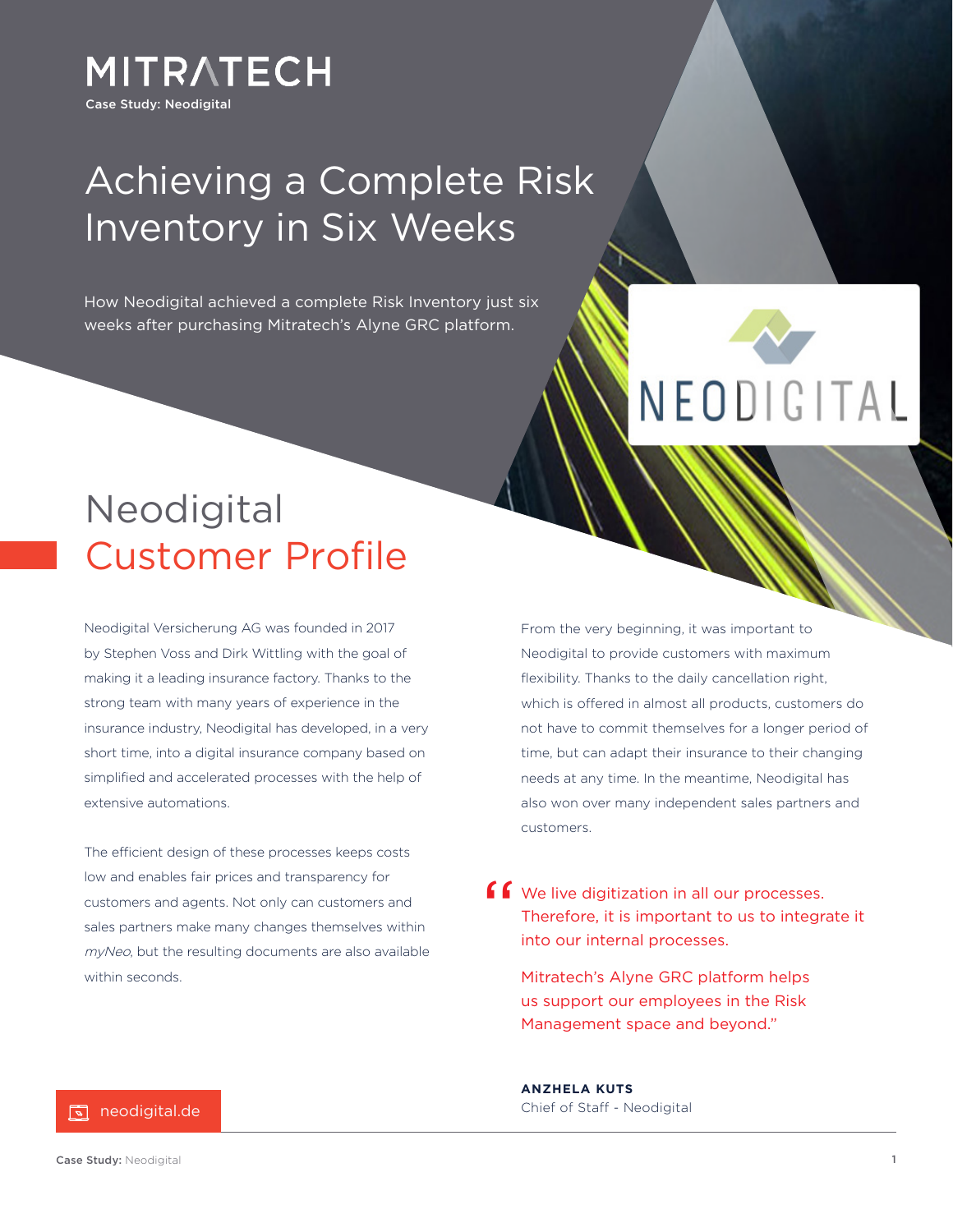### The Challenge

While Neodigital continues its ambitious growth course, it aims to strengthen its Operational Risk Management capabilities within the framework of management systems and information security.

An isolated solution, exclusively for Risk Management purposes, was out of the question for Neodigital, as other topics from the governance and compliance environment, such as VAIT Compliance or ISO 27001 Compliance, are also highly relevant for mapping in a governance system.

When deciding for a GRC solution, Alyne's integrated platform was the right choice for Neodigital.

# Mitratech's Alyne Solution

After signing the contract, Neodigital's first goal was to create a complete inventory of existing risks. To reach this goal, three steps were necessary within the Alyne platform:

#### Configuration of the Instance

Alyne's flexible risk module allowed Neodigital to use its own attributes, as well as the previously used risk matrix, including impact and probability scales.

Furthermore, the previous reporting structure was transferred to Alyne's Risk Tags to ensure a smooth transition. The initial configuration was completed within two weeks so that the platform could be filled with value.

#### 2 Migration of Existing Risks

In order to build the upcoming Risk Inventory, the existing risks were migrated to Alyne. The previous structure was retained and enhanced with granular access management. By means of specific reading, writing and approval rights, an additional security factor was introduced. This means that only employees from the pertinent areas can edit the associated risks, with the central Risk Management department being responsible for approving all risks.

The implementation of Mitratech's Alyne GRC platform has significantly simplified and improved our semi-annual Risk Inventory process. "

We are thrilled that just six weeks after its implementation, we were able to fully run our Risk Inventory process within Alyne, significantly reducing internal reconciliation and coordination efforts, as well as significantly increasing the transparency and quality of the Risk Inventory."

**DERYA SULGER** Governance & Legal Manager - Neodigital